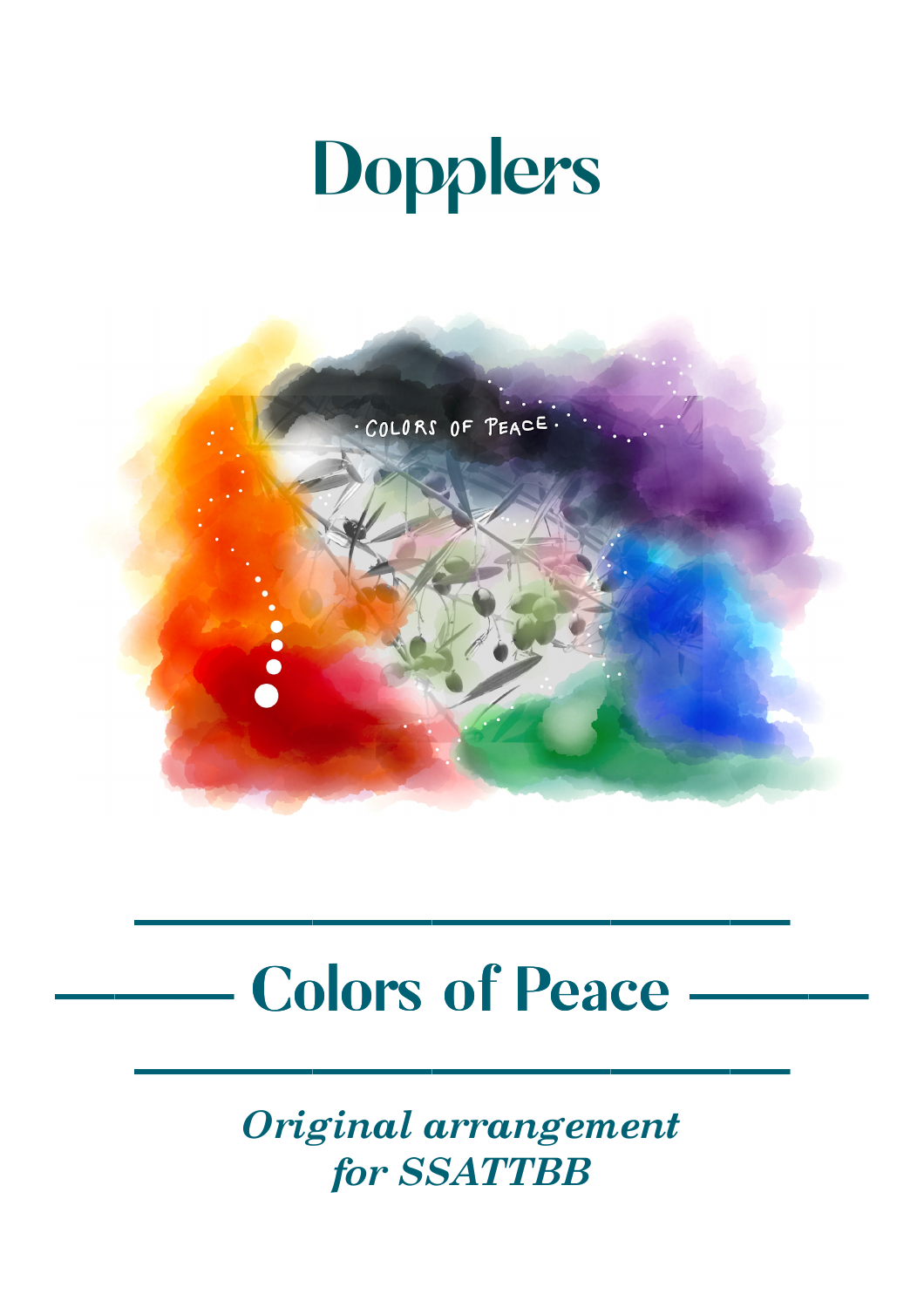## Colors of Peace



*Colors of Peace* © *2020 Dopplers www.dopplers.dk*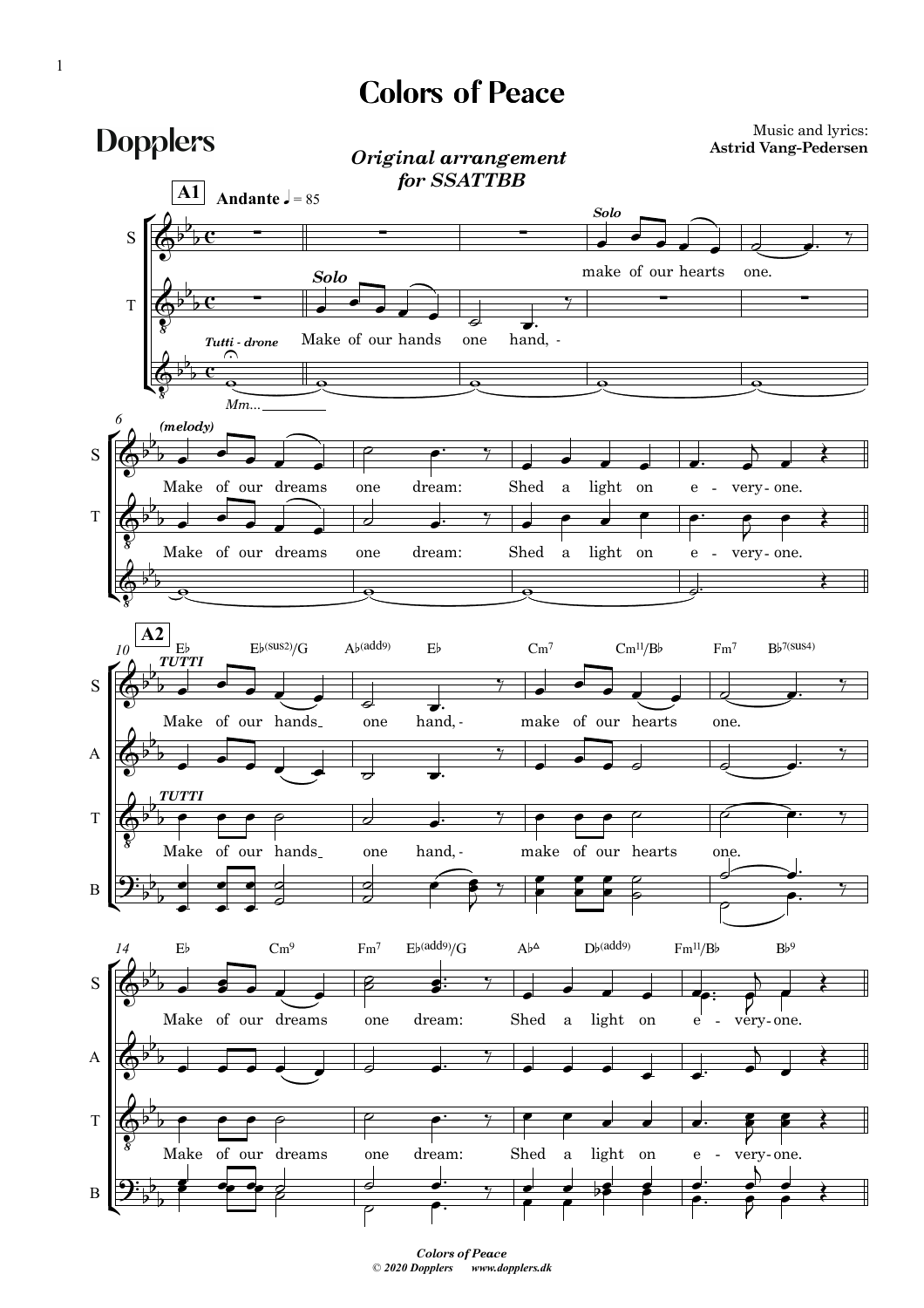

*Colors of Peace* © *2020 Dopplers www.dopplers.dk*